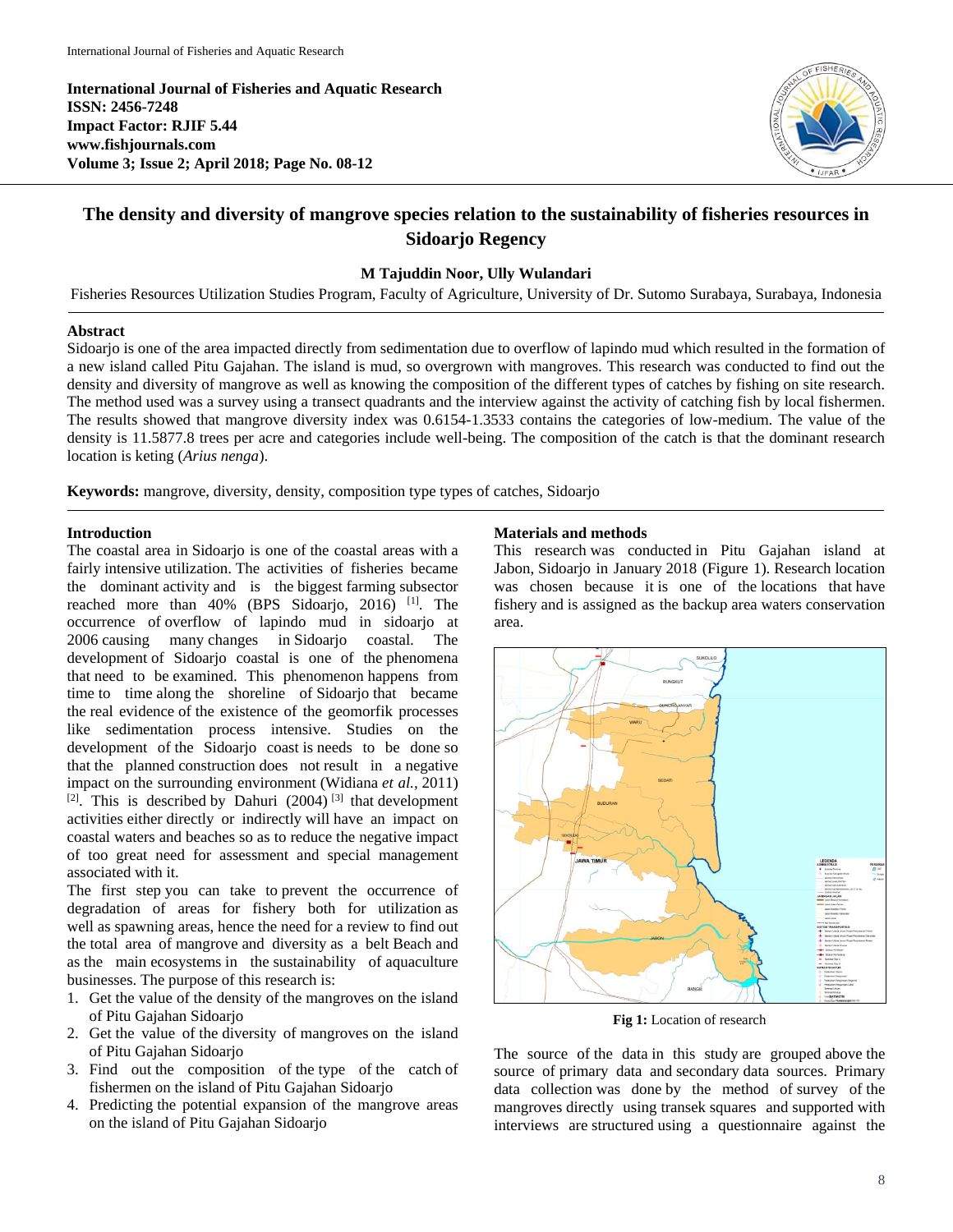speaker set up purposive sampling provide the research. Dahlan (2015)<sup>[4]</sup> says that the selection of a group of subjects in purposive sampling was based on certain traits that are seen to have relevance of closely with discrete populations that were already known before, in other words the ample unit you call tailored to specific criteria that are applied based on the research objectives. This survey method is a method which is done to get or obtain the facts from the symptoms and find out factually (Nazir, 2003)<sup>[5]</sup>. Secondary data collection is obtained from the Marine and Fisheries Agency of Sidoarjo Subdistrict Offices and data research results before.

### **Data Analysis**

Mangrove analysis done on the receding waters at the time so as to allow an observer to observe the seedling (for mangroves). Analysis of the density of the mangrove is done by calculating the index of important values (IVI). According to Sofian *et al.*, (2012) <sup>[6]</sup> *in* Agustini (2016) <sup>[7]</sup>, for the calculation of the index value of the important mangrove uses the following formula

- 1. To the extent of the tree using the formula:  $IVI = RDi + RFi + RCi$
- 2. To the extent and For the stake using the formula:  $IVI = RDi + RFi$

#### **Where**

IVI: Index of Important Values

Rdi: Relative Density

Rfi: Relative Frequency

Rci: The Closing of the Relative

Based on the Shannon diversity index Wienner in Krabs  $(1998)$  [8], the value of diversity in the mangrove islands of Pitu Gajahan is as follows:

$$
H' = -\sum [\left(\frac{ni}{N}\right)x \ln \left(\frac{ni}{N}\right)]
$$

#### **Where**

H' is Shannon Wienner's diversity index NI is the number of individuals of the species N is the total number of individuals of all species

**Table 1:** Parameter assessment of mangrove diversity

| Nilai H   | Kategori                |
|-----------|-------------------------|
| 0 < H < 1 | Low Diversity           |
| 1 < H < 3 | <b>Medium Diversity</b> |
| H > 3     | <b>High Diversity</b>   |

The sedimentation area will predictably be analyzed using satellite image data. The analysis is done by looking at changes in the coastline that occurs in the area of research in the last 5 years. Changes in the coastline in any year would be represents the forecasts predictions extents of the island in the future, so that the potential for growth as the region's mangrove and coastal biota spawning will be increasingly high goals. The type of composition was caught are views of the catches by fishermen on site research to conduct a fishing operations at Sidaorjo. The catch is then seen and noted the type of the composition results from the catch, then seen the number of species was caught.

#### **Results**

### **Mangrove**

In this study, the types of mangroves found is Avicennia alba (api-api), Avicennia marina (api-api), Sonneratia alba (bogem pidada), and Sonneratia caseolaris (bogem pidada). The result analysis of mangrove vegetation located on the island of Pitu Gajahan presented at table 2.

| N <sub>0</sub> | <b>Species</b>        | <b>Common Name</b> | Famili         | Ni | Ka       | <b>IVI</b> |
|----------------|-----------------------|--------------------|----------------|----|----------|------------|
|                | Avicennia alba        | api-api            | Avicenniaceae  |    | 26319,67 | 71,285     |
|                | Avicennia marina      | api-api            | Avicenniaceae  | 19 | 39408,84 | 89,983     |
|                | Sonneratia alba       | bogem, pidada      | Sonneratiaceae |    | 24639.73 | 77,108     |
| 4              | Sonneratia caseolaris | bogem, pidada      | Sonneratiaceae | 10 | 25509.55 | 61,625     |
|                | Total                 |                    |                |    |          | 300        |

**Table 2:** The results of the mangroves analysis at Pitu Gajahan Island

# **Description**

Ni : number of species

- Ka : the absolute density (the number of tree species per unit area)
- INP : index of important values (ecological depict a species in a community)

Based on the above data it is known that that the value of the density of mangroves on the location of the sampling is taking

115877.8 trees per acre which the density indicates that at these locations included in the density well-being. The density that is the number of individuals in each hectare of land area. The data density of an ecosystem can describe the level of capability or efficiency of a land (Hidayah *et al.*, 2013)<sup>[9]</sup>. The value of diversity index obtained from the results of the analysis using the formula Shannon Wienner at the station I is as follows:

| <b>Table 3:</b> Trees habitus in the station I |  |  |  |  |  |  |
|------------------------------------------------|--|--|--|--|--|--|
|------------------------------------------------|--|--|--|--|--|--|

| <b>Type of Mangrove</b> | m | The Index of Diversity (H') |
|-------------------------|---|-----------------------------|
| Avicennia alba          |   | 0.3218                      |
| Avicennia marina        |   | 0,3671                      |
| Sonneratia alba         |   | 0.3543                      |
| Sonneratia caseolaris   |   | 0.3099                      |
| Total                   |   | 1.3533                      |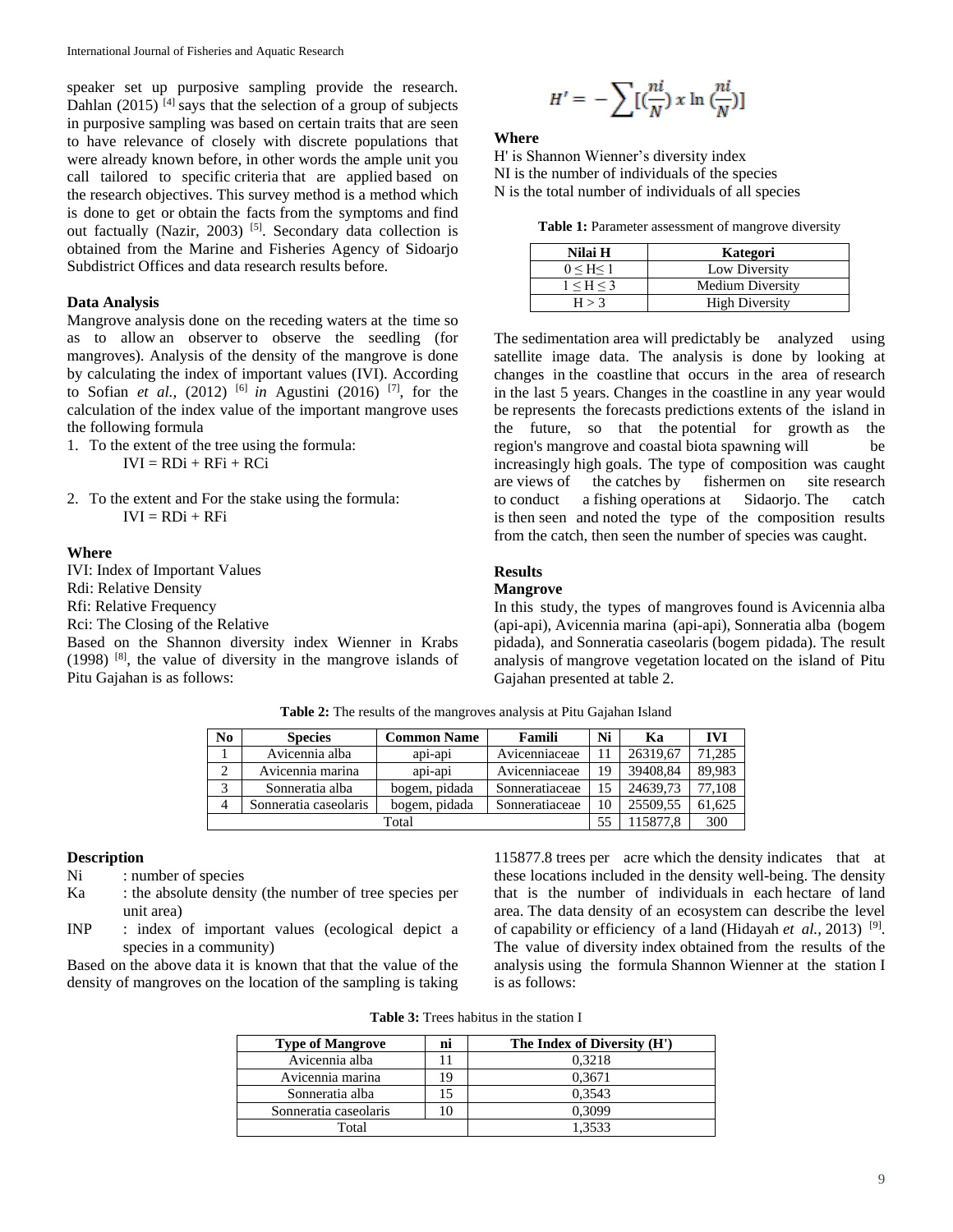| <b>Type of Mangrove</b> | Ni | The Index Of Diversity (H') |
|-------------------------|----|-----------------------------|
| Avicennia sp.           | つち | 0.2532                      |
| Sonneratia sp.          |    | 0.3622                      |
| Total                   |    | 0.6154                      |

| <b>Type of Mangrove</b> | Ni | The Index of Diversity (H') |
|-------------------------|----|-----------------------------|
| Avicennia sp.           |    | 0.335                       |
| Sonneratia sp.          |    | 0.355                       |
| Total                   |    | 0 6909                      |

**Table 5:** Seedling habitus at the station I

Mangrove diversity index is 0.6154-1.3533 which means that the index of diversity on the Pitu Gajahan are belongs to the low-being diversity. The taking of sampling analysis the low-being diversity. The taking of mangrove vegetation in Station II done at coordinates 07°34'01.3"S 112°52'37.4"E, which in that location is not found with mangrove trees, the habitus is just kind of a stake and seedling so that the analysis do only use the index value diversity H'. Following are the results of the calculation of the index of diversity at the point the station II:

| <b>Type of Mangrove</b> | Ni | The Index of Diversity (H') |
|-------------------------|----|-----------------------------|
| Avicennia sp.           |    | 0.348075                    |
| Sonneratia alba         |    | 0,361511                    |
| Sonneratia caseolaris   |    | 0.360413                    |
| Total                   |    |                             |

**Table 6:** Stake habitus in Station II

| <b>Type of Mangrove</b> | Ni | The Index of Diversity (H') |
|-------------------------|----|-----------------------------|
| Avicennia sp.           |    | 0.1866                      |
| Sonneratia sp.          |    | 0.328                       |
| Total                   |    | 0.1546                      |

Based on the table above, note that the mangrove diversity index at point II is included in the category of low (0.1546) moderate (1.07).

as the leading commodities were the epitome of Sidoarjo. To capture fisheries in dominance by species keting, snapper, mullet, etc. The following is an inventory of the types of fish found in coastal waters of Sidoarjo:

# **The composition of the type of the catch of fishermen**

On fishery in Sidoarjo Regency, rely on prawns and milkfish

**Table 8:** An inventory of the types of marine fish in the waters of Sidoarjo

|    | Arius nenga                    | keting/manyung |
|----|--------------------------------|----------------|
| 2  | Atherinomorus duodecimalis     | teri           |
| 3  | Chanos chanos                  | bandeng        |
| 4  | Eleutheronema tetradactylum    | laosan         |
| 5  | Escualosa thoracata            | teri           |
| 6  | Gerres argyreus                | kapasan        |
| 7  | Johnius coitor                 | gulamah        |
| 8  | Liza planiceps                 | belanak/gereh  |
| 9  | Megaelops cyprinoides          | bandeng laki   |
| 10 | Mugil cephalus                 | belanak/gereh  |
| 11 | Nematolosa come                | teri           |
| 12 | Nemipterus nemurus             | kuniran        |
| 13 | Nibea soldado                  | gulamah        |
| 14 | Pseudorhombus arsius           | ikan sebelah   |
| 15 | Scatophagus argus              | kiper          |
| 16 | Selaroides leptolepis          | selar          |
| 17 | Setipinna taty                 | gereh          |
| 18 | Stolephorus indicus            | teri           |
| 19 | Lates calcarifer               | kakap putih    |
| 20 | Periophthalmus argentilineatus | glodok         |
| 21 | Periophthalmus malaccensis     | glodok         |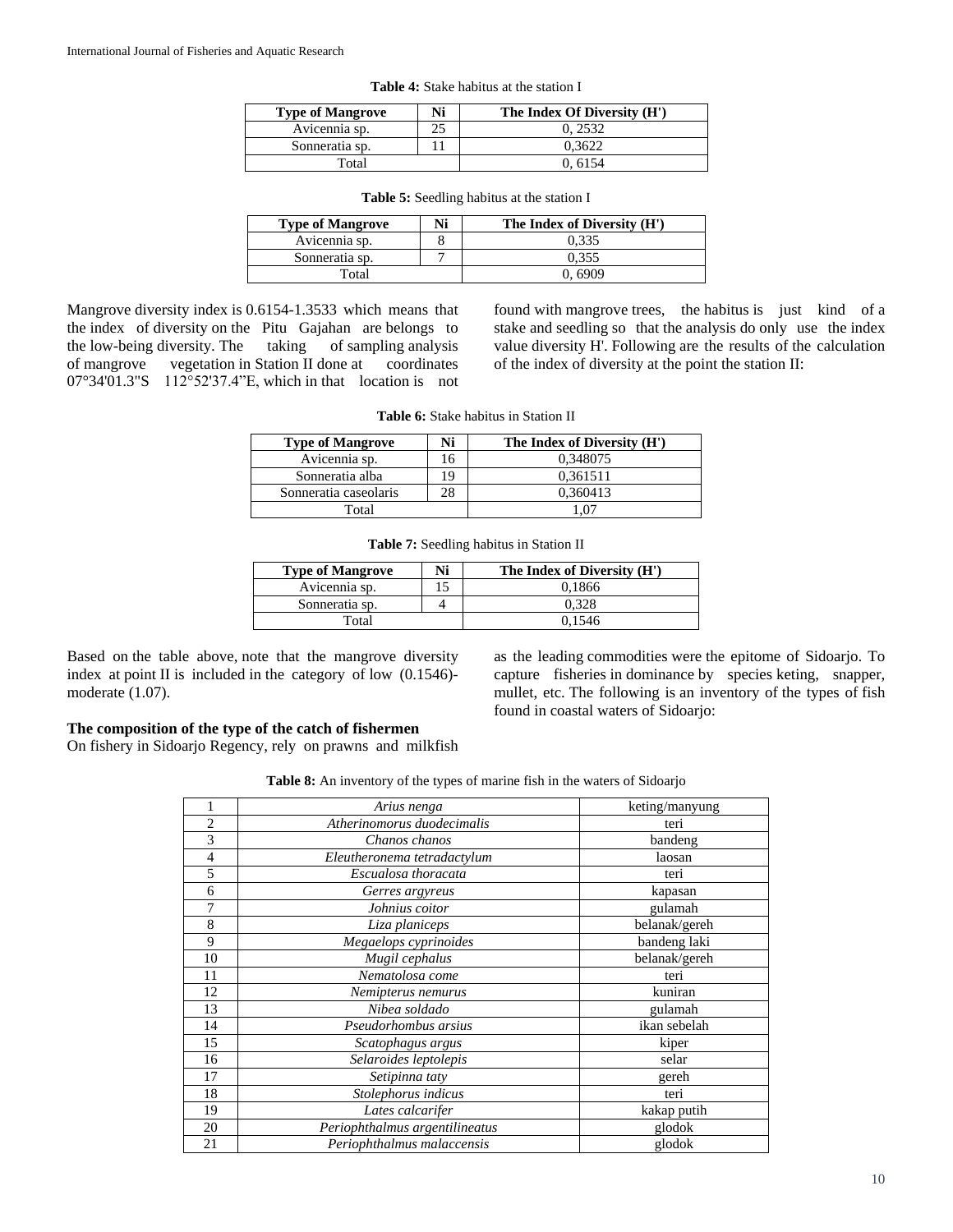| ົ<br><u>__</u> | Carcharhinus leucas        | Hiu sungai   |
|----------------|----------------------------|--------------|
|                | Astrropteryx semipunctatus | Ikan gobi    |
| 24             | Glossogobius biocellatus   | Gobi estuari |

Recorded as many as 24 species of fish identified, is largely a kind of fish that have a high economic value.

# **Discussion**

Sidoarjo is located between the two major rivers namely the Porong River and the river so famous as Surabaya city of Delta. Views of a landscape, in a macro, it consists of farming and coastal areas in the East and permukinan and agricultural areas in Central and Western parts. Administratively, Sidoarjo is politically subdivided into 18 districts, 322 villages and 31 village. As for the coastal area in sidoarjo bejumlah 5 sub-district, sub-district of Waru Subdistrict Sedati, Sidoarjo Buduran Subdistrict, district, Subdistrict and Jabon.

Extensive mangrove forests in Sidoarjo mangrove ecosystem data according to the interpretation of indonesia (LIPI) is estimated at 723.09 Ha. Sidoarjo is one of the central economic and industrial in East Java, this is evidenced by the increasing number of industry and settlement. Some areas of the coast of East Java who had suffered damage to ecosystems due to abrasion of the mangrove coast, among others, in Lamongan, Gresik and Surabaya (Arisandi, 2011)  $[10]$ . Meanwhile, Kusumowardhani (2010)  $[11]$  reported that in the area of Bangkalan Regency South coast, mangrove ecosystem damage also brought impact abrasion and intrusion of sea water into the wells of the citizens.

The damage of mangrove forest in Sidoarjo Regency more caused by the activities of illegal logging to many utilize and sale mangroves wood from api-api *(Avicennia sp).*  Hidayah dkk  $(2013)$ <sup>[9]</sup> mention that mangrove forests in Sidoarjo is experiencing a reduction in the total area of 1, 236. 42 (Ha) becomes 1,203.35 (Ha). The districts are experiencing the biggest decline in the vast mangrove forests are Sub Jabon (55.94-Ha). Mangrove land in Sidoarjo has type a coastal plain is a narrow path stretching coast dominated the type Avicennia Rhizopora sp, Sp and Sp Excoecaria (Kusumastuti et al., 2011)<sup>[12]</sup>. Mutaqin dkk (2009)<sup>[13]</sup> stating the existence of mangrove forests is very essential in Sidoarjo in East Java because more than 50% of the mangrove forests with good status exists in Sidoarjo.

The coastal area in Sidoarjo is one of the coastal areas with a pretty intensive utilization. The activities of fisheries became the dominant activity and is the biggest farming subsector activities reached more than 40% (BPS Kabupaten Sidoarjo, 2016) [1] . Fisheries activities in Sidoarjo is aquaculture pond with an area of cultivation reaches 15, 531. 4 ha (BPS Sidoarjo, 2016)<sup>[1]</sup>. Pond aquaculture potential activity is capable of supporting the economy of coastal communities Sidoarjo.

The development of the coastal area and the coast in Sidoarjo Regency is one of the phenomena that need to be examined. This phenomenon happens from time to time along the shoreline of Sidoarjo that became the real evidence of the existence of the geomorfik processes like sedimentation process intensive. Studies on the development of the coast and the beach in Sidoarjo is needs to be done so that the planned construction does not result in a negative impact on the surrounding environment. This is described by Dahuri dkk.  $(2004)$  <sup>[3]</sup> who said that development activities either directly or indirectly will have an impact on coastal watersand beaches so as to reduce the negative impact of too great need for assessment and management of related special things such. Fisheries activities in the coastal area of sidoarjo are found throughout the country, in the context of macro economy at the level of counties as well as East Java fishingactivity in this area fall into the category of regions with a potential fishery base. Based on the location, management and character, the ecosystem, the area of fisheries in the region planning can be grouped into 3 (three), namely Public Waters (swamps, mangroves, rivers and the sea), outdoor (fresh water) and embankment (brackish water).

# **Conclusion**

This research results, obtained that the value of the density of mangroves on the island Gajahan Pitu is currently with 11. 5877. 8 trees per acre and mangrove diversity is low-medium. The composition of the dominant type of catches is keting (*Arius nenga*).

# **References**

- 1. The Central Bureau of statistics Sidoarjo. The potential economy of Sidoarjo, 2016.
- 2. Widiana D, Sakka MS, Paharuddin MS. Analysis of vulnerabilities based on physical parameters of beach in Pangkep. Geophysical Studies Program. Universitas Hasanudin, 2014.
- 3. Dahuri R. Resource management of coastal and Ocean Areas Are Integrated. Jakarta: PT Pradnya Paramita, 2004.
- 4. Dahlan A. Definition of sampling as well as types of sampling methods and techniques. Eureka Education. [Download 2015-2018 Feb 13]. Available at: http://www. eurekapendidikan.com/2015/09/defenisi-sampling-dan-te knik-sampling.html
- 5. Nazir. The method of research. Jakarta (ID): Four, p. 63 Salemba, 2003.
- 6. Sofian A, Harahab N, Marsoedi. The conditions and direct benefits of Mangrove Ecosystems village of Penunggul sub-district of Nguling Regency Pasuruan. El-Hayah. 2012; 2(2):56-63.
- 7. Agustini NT, Ta'alidin Z, Purnama D. The structure of mangrove community in Kahyapu Village, Enggano Island. Enggano journal, 2016, 1(1).
- 8. Krebs CJ. Ecological methodology (No. QH541. 15. S72. K74 1999.). New York: Harper & Row, 1989.
- 9. Guidance Z, Wiyanto DB. Analysis of Temporal changes in the extensive Mangrove Forests In Sidoarjo utilizing satellite imagery Data. Journal Bumi Lestari, 2013, 13(2).
- 10. Arisandi D. Study of the identification of the extent of the damage of Mangrove Forests in the Coastal Utaara East Java. Research Report. The Environmental Agency Of The Province Of East Java. Surabaya, 2011.
- 11. Kusumowardhani M. The potential development of